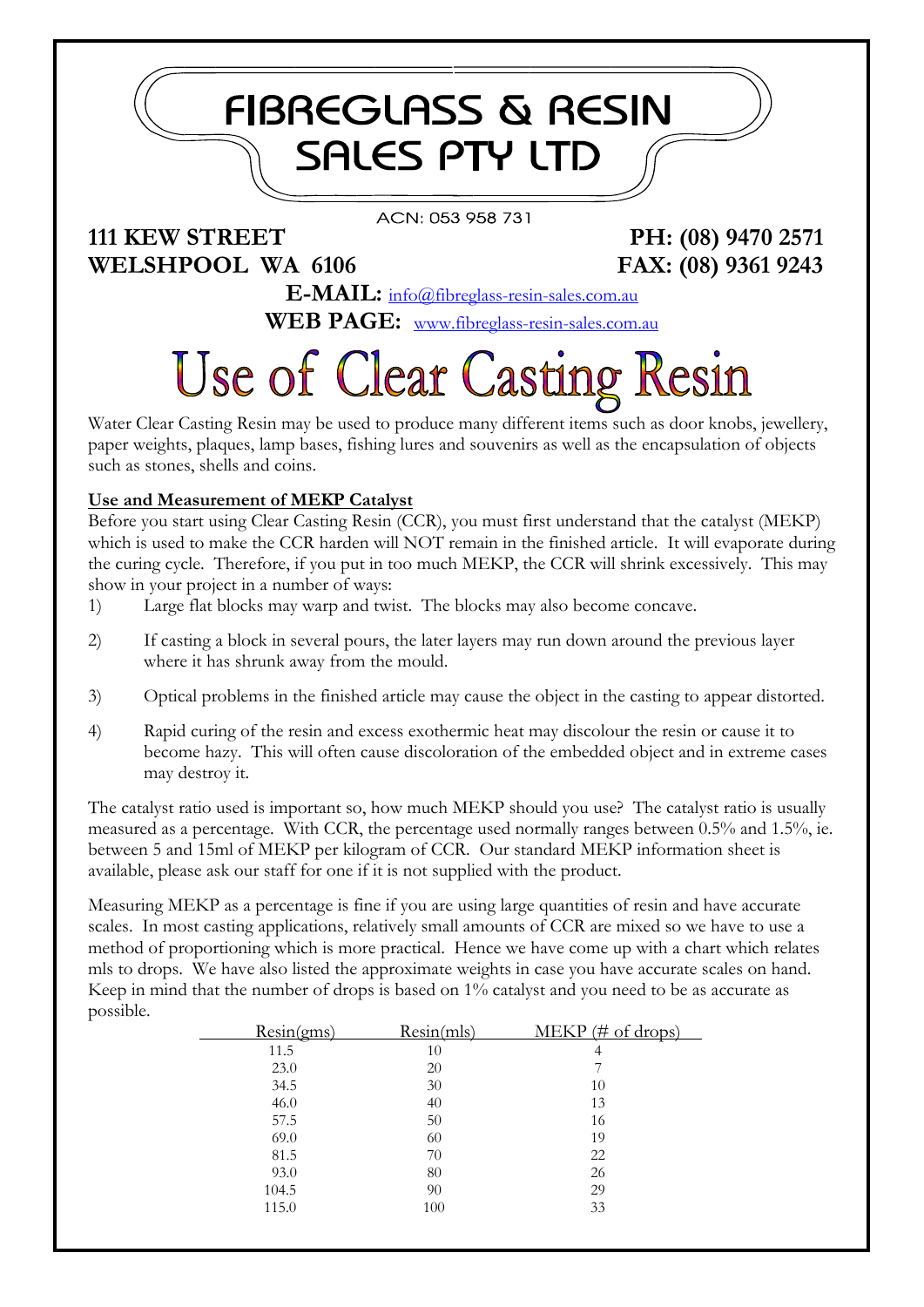When you cast deep blocks much more heat will build up within the block than when you cast shallow blocks; therefore it is possible to use more catalyst in shallow castings.

Ambient temperature has a lot to do with the amount of catalyst used, more on cold days, less on hot days. It is estimated that a cube cast using 100gms of CCR, 1% MEKP, at an ambient temperature of 25°C will 'gel' in around 18 to 20 minutes. This is a basic measurement around which you can experiment using different catalyst ratios. By recording your results (listing amount of resin, catalyst ratio, ambient temperature and physical size of the casting), you will quickly develop your own technique, but more importantly you will be able to duplicate them at will.

#### **Equipment**

- Measuring Weight: Scales that read accurately at 1 gram.
- Measuring Volume: We stock graduated polycarbonate beakers and vials. Also our 60ml MEKP bottles have dropper lids on them. An eyedropper may be used, but this must be dedicated to the task and never used around eyes again. MEKP is extremely dangerous when in contact with the eyes and skin. It is a good idea to keep MEKP droppers in a sealed, suitably labelled jar.
- Mixing cups: Vinyl type plastic cups are suitable for mixing polyester, but most other types ARE NOT. Clean metal cans are ideal as long as they are clean and dry.
- Mixing sticks: Pop sticks or anything else as long as it is clean.
- Cleaning up: Acetone is generally used. This is highly flammable and care should be exercised.
- Pigments: Any polyester pigments are suitable for colouring CCR. They are usually only used sparingly in the last layer (pour) as a background colour.
- Moulds: There are any number of ready to use moulds available which are formed of polyethylene, these require no release barrier. We keep many of these in stock. Many plastic containers may be suitable, but you should experiment to make sure there is no reaction. Most things can be used as a mould, provided it has been carefully prepared using release wax and PVA release agent. We keep these products in stock.

#### **Method**

A typical casting of a paper weight using a polyethylene mould:

- 1 Measure the required amount of CCR and MEKP.
- 2 Add MEKP to CCR. Mix methodically, scraping the sides and bottom of the container, rotate the container 90º and repeat. Continue mixing for around 2 minutes. It is important to try and not entrap too many air bubbles.
- 3 Leave to stand for around 5 minutes to allow all bubbles to rise to the surface break any surface bubbles with a pop stick. Remember to shorten standing time if it is a hot day or you have a large amount of resin mixed.